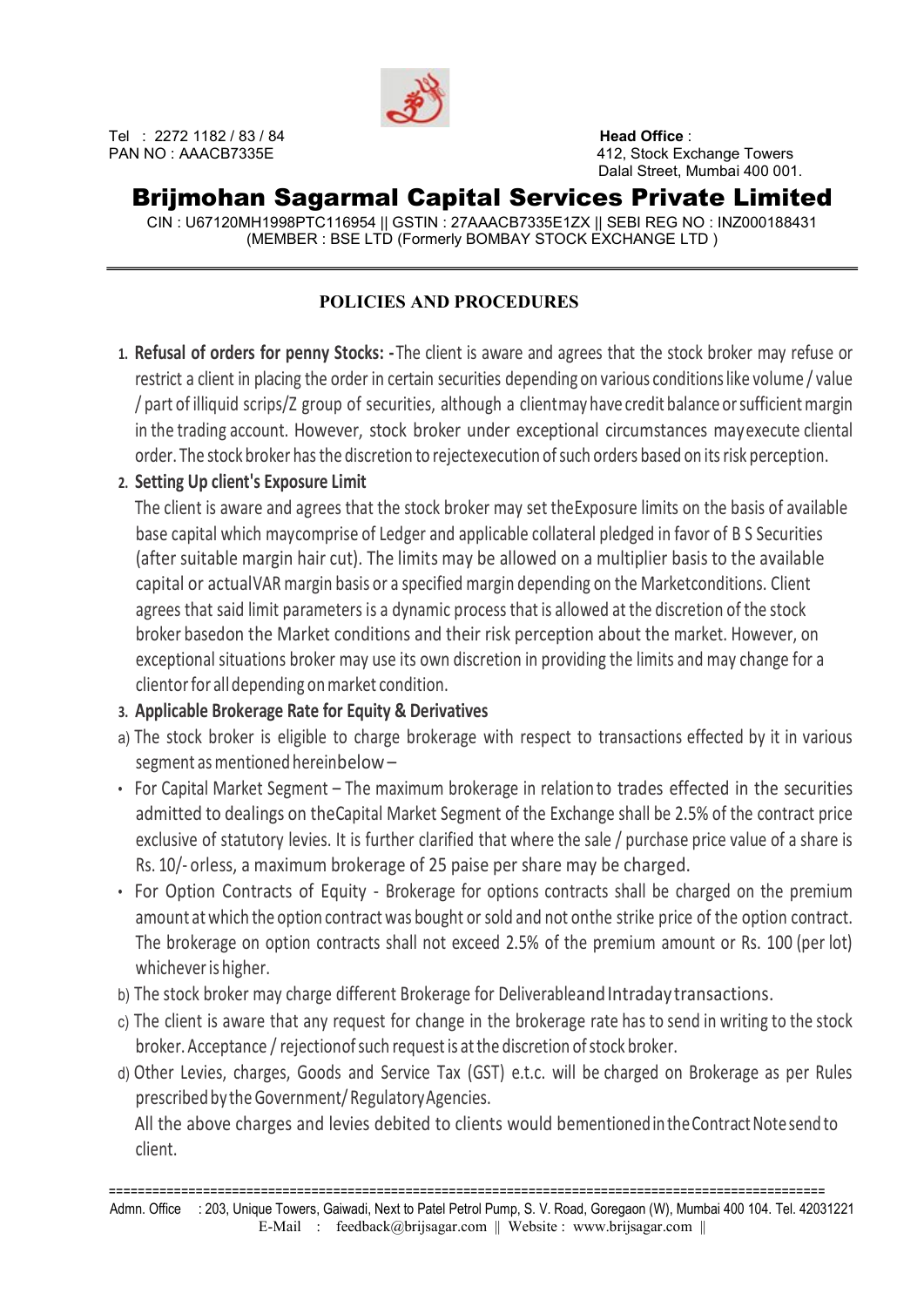

## Brijmohan Sagarmal Capital Services Private Limited

CIN : U67120MH1998PTC116954 || GSTIN : 27AAACB7335E1ZX || SEBI REG NO : INZ000188431 (MEMBER : BSE LTD (Formerly BOMBAY STOCK EXCHANGE LTD )

### 4. Imposition of Penalties / Interest on outstanding debits & margins

The client is required to pay all amounts due to the stock broker on its due date. The amount due to broker shall include all type of Margin and Pay-in-obligation/Settlement Obligation on account of any other reason. Client is required to meet its dues to the Trading Member on account of various obligations like Margins & Settlement. These obligations if not paid in time, are met by the Trading Member to the Exchanges / Clearing Corporations / Clearing Members and is construed as funding on which interest would be applicable.

In case the client does not pay the amount due on time, the stockbroker shall charge Interest on outstanding debits & margins upto the rate of 2% per month on the daily outstanding value or at such rates as may be determined from time to time by the stock broker. Interest will be charged from the time it become due till the time obligation is cleared by the client, on the basis of clear credit available

in the account. The objective of charging such a interest- is to force a client to clear their dues on time. The Client is hereby informed that, we as a Stock Broker are accepting deposits (towards margins) in the form of Cash deposits / Exchange approved securities / Exchange defined liquid scrips in any one form or combination thereof. Value of non-cash component would be arrived after deducting applicable Value at Risk percentage, as prescribed by Exchanges / Clearing Corporation from time to time. So the deposits may comprise of the cash component and non-cash component (after applicable hair cut). Further, client is informed

that, Exchange accepts margins from a Trading Member in such form where maximum benefit of noncash collateral is given to the extent of cash component deposited.

Depending upon the total deposits given by the client, we may be providing exposure to the client as per RMS policy. Resultant margin requirement should be cleared by the client within prescribed timeframe. Margins can be collected from client both in cash and non-cash component and any shortfall in fulfilment of margin requirement will lead to charging of interest. Client is hereby informed that, we shall be computing interest as under –

If client has made the deposits partially in Exchange Approved Securities and partially in Cash and has a margin requirement, then maximum benefit of Exchange Approved Securities (with higher hair cut) would be considered only upto 50% of margin

requirement after adjusting available cash component. Therefore, any shortfall in the above explained norm will lead to charging of interest on such shortfall value. This interest is charged as we had to deploy our own funds / securities to meet the shortfall with Exchanges.

Clearing Corporations are reviewing the list of such approved securities on periodic basis and are making the changes from time to time. Hence, clients are requested to refer such list and place /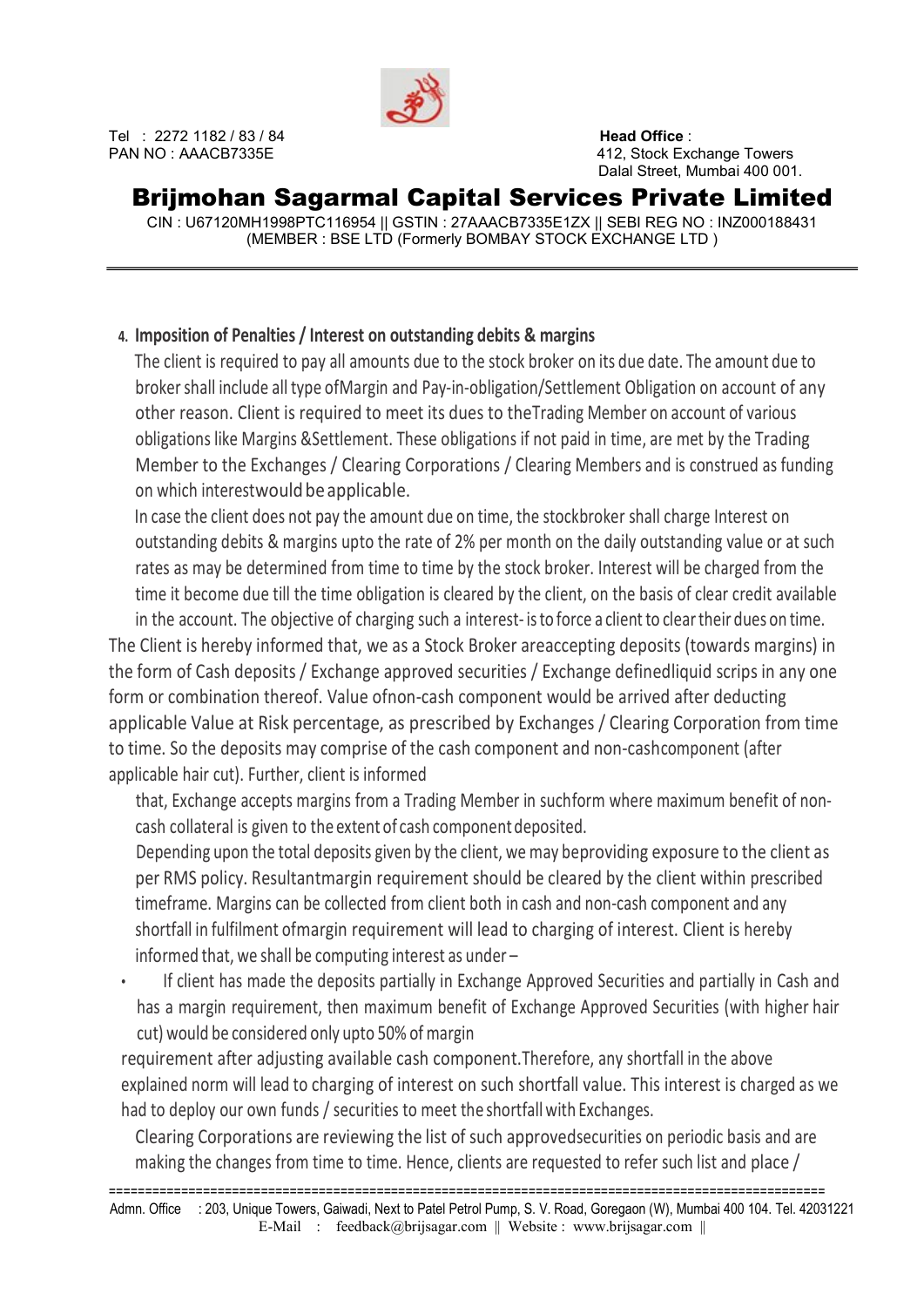

# Brijmohan Sagarmal Capital Services Private Limited

CIN : U67120MH1998PTC116954 || GSTIN : 27AAACB7335E1ZX || SEBI REG NO : INZ000188431 (MEMBER : BSE LTD (Formerly BOMBAY STOCK EXCHANGE LTD )

pledge such approved securities as collateral to avoid interest charges. The client agrees that the stock broker may impose fines/penalties for any orders/trades of the client which are contrary to this agreement/rules/regulations of the Exchanges and is imposed by the Exchanges/Regulators. Further, under the instances where the stock broker has been penalized from any authority on account of/as a consequence of orders/trades of the client, the same shall be borne by the client.

5. The right to sell client's securities or close client's positions, without giving notice to the client, on account of non-payment of client's dues:- The Client shall provide timely funds/securities /sale of securities to the stock broker for meeting his obligation to the Exchange. The securities so purchased under capital market segment and/or resulted in compulsory delivery under F&O, securities so purchased / received shall be treated as unpaid client securities, if the outstanding payment is not cleared within 2 days of purchase (T+2 day) as per Exchange regulations. Such unpaid securities shall be liquidated anytime within 5 trading days from the date of payout if debit balance / outstanding dues are not cleared by the client by providing funds to the extent of debit balances

Also, depending on brokers discretion and its RMS policy, on case to case basis, we may transfer the securities purchased by client in clients demat account (where POA is available in favour of B S Securities despite outstanding debit balances / dues, if any, then we reserve the right to liquidate the same to settle the dues arising from time to time.

In case of client falling short of providing fund/securities, the stock broker has the right to close the positions. The Stock Broker has the right to sell client's securities or close clients position with or without giving prior notice to client on account of non payment of dues to the extent of Ledger debit and/or to the extent of Margin obligation(s). The broker can liquidate the securities bought or collaterals given or any other securities given in any other form for clearing the clients obligations.

B S Securities may in its sole discretion, determine the time of sell and securities to be disposed off and or which open position is / are tobe liquidated / closed as per RMS policy applicable from time to time. To avoid selling of shares / closing of positions, we requestyou to maintain sufficient margin in your trading account.

### 6. SHORTAGES IN OBLIGATION ARISING OUT OF INTERNAL NETTING OF TRADES FOR EQUITIES The

client agrees to the laid down policy and procedure followed for handling shortages arising out of internal netting of trades, as mentioned herein below:

Close out price will be the Highest Weighted Average price for any day recorded in the scrip from the trading day on which the transaction took place up to the day of auction or the closing price on the day of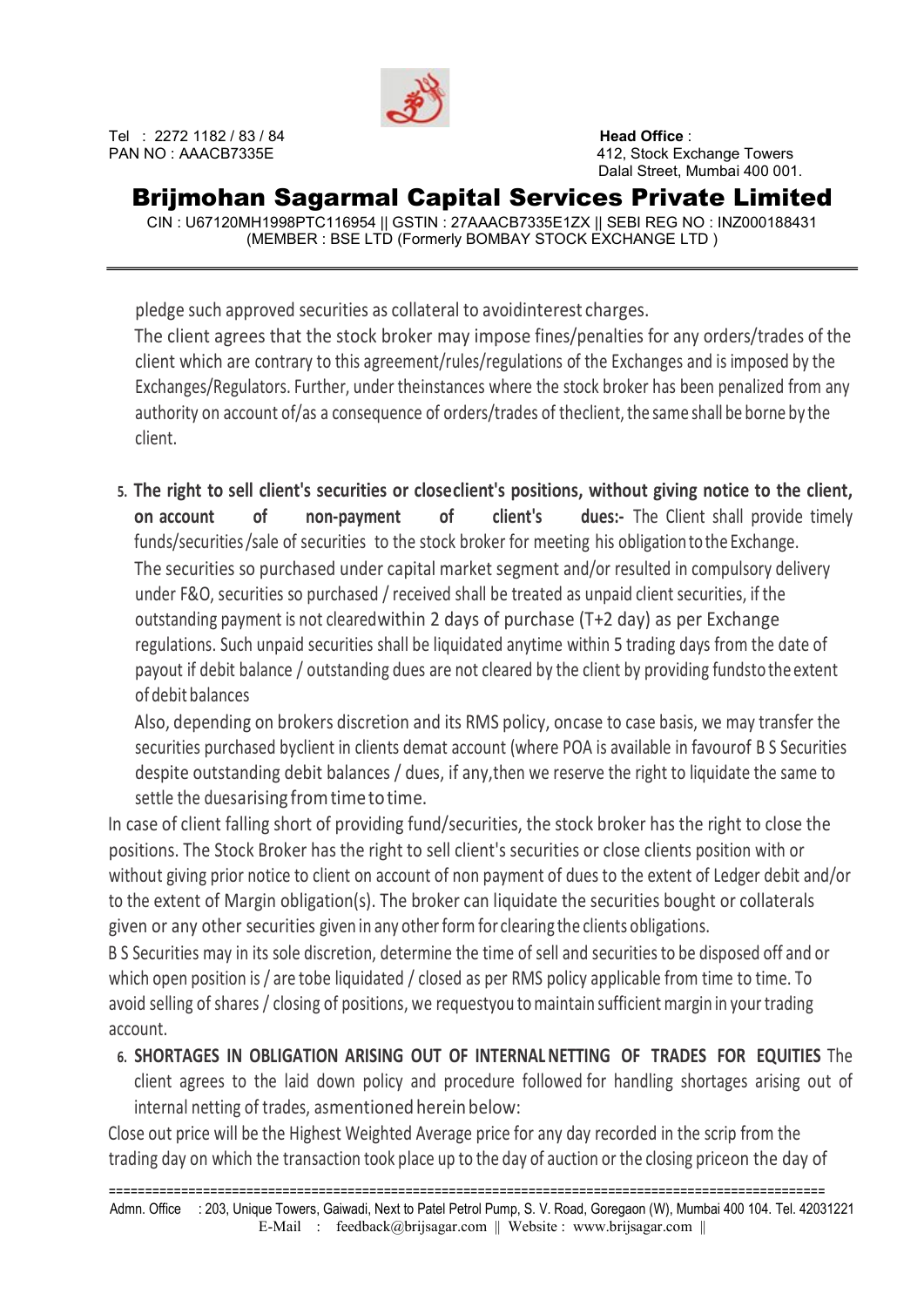

Tel : 2272 1182 / 83 / 84 **Head Office** :

PAN NO : AAACB7335E 412, Stock Exchange Towers Dalal Street, Mumbai 400 001.

## Brijmohan Sagarmal Capital Services Private Limited

CIN : U67120MH1998PTC116954 || GSTIN : 27AAACB7335E1ZX || SEBI REG NO : INZ000188431 (MEMBER : BSE LTD (Formerly BOMBAY STOCK EXCHANGE LTD )

auction, i.e. T+2, whichever is higher + 2% (for NIFTY INDEX scrips) and 5% (for other scrips). (Above defined parameters are subject to change from time to time)

7. Conditions under which a client may not be allowed to take further position or the broker may close the existing position of a client :-

B S Securities is entitled in its sole discretion to restrict or refuse execution of any orders for transaction in any scrip if transaction in such scrip is not in accordance with its internal surveillance / risk management policy and/or in accordance with the directives and guidelines of the Exchanges and/or the Regulator issued from time to time. B S Securities may at its sole discretion decline to carry out the instructions for any reason whatsoever.

In case overall position of client / clubbed position of client as perthe SEBI guidelines, and/or on the basis of criteria set by Exchanges, in a scrip / derivatives contracts has reached the Regulators prescribed Exchange limit / Market Wide Open Interest limit, then client may not be allowed to take further position, till such time Regulator prescribed limits comes down to create a new position. Further in Exchange / Segments where client positions are

monitored at group level (i.e. entities are clubbed by Exchanges as per their guidelines), those set / group of customers together have to abide by position limits as mentioned above.

Further, the stock broker may close the existing position of a clientto the extent of Debit balances to release the Margin from the Exchange. In case if the stock broker has sufficient Margin cover on behalf of its client, it may still decide based on the market conditions and risk perception not to allow further position or may close the existing position of a client.

The customers are also requested to refer detailed Risk

Management policy uploaded under client portal on Brijmohan Sagarmal Capital Services Pvt. Ltd. Website www.brijsagar.com.

### 8. Deregistering a client

In addition to what the client has agreed in the agreement, the stock broker may terminate a client with  $immediate$  effect, but not limited to the following reasons –

- If the client is debarred by FMC/SEBI or any other regulatory authority.
- As a part of surveillance measure, if a client appears to be indulging in manipulative practice
- Under the circumstances when there is a reasonable ground to believe that the client is unable to clear its dues or has admitted its inability to pay its debt.
- If the client violates any of the terms of the agreement.

#### 9. Treatment of Inactive Clients

=================================================================================================== • B S Securities identifies such client codes / trading accounts that are inoperative for a minimum period of preceding 12 months. Accordingly, such trading accounts are made inactive in the Trading System and an email/letter/SMS or by way of any other mode the client is informed about the status